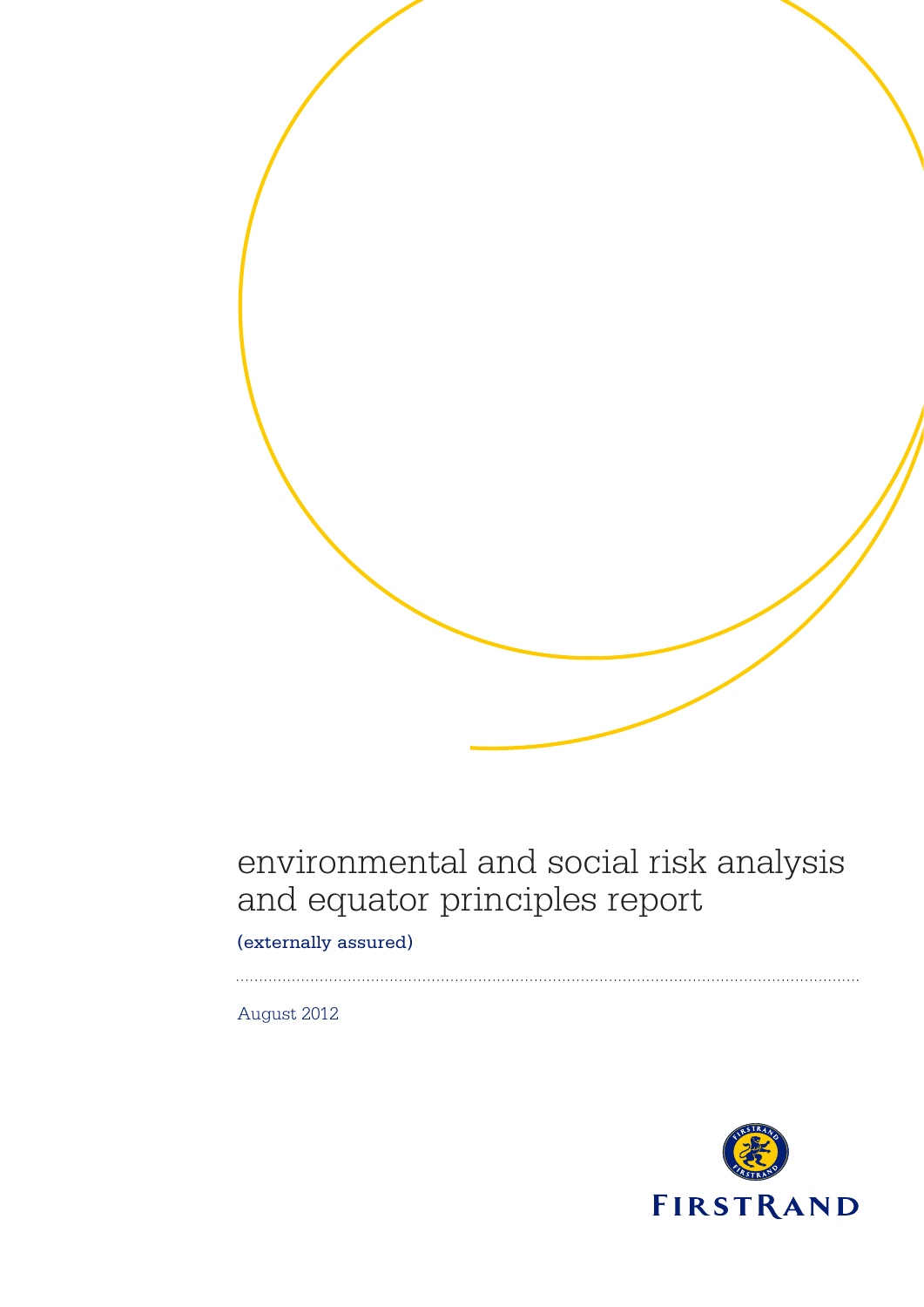**"Socially responsible investment and governance relies heavily on transparent rules that impose obligations on financiers to publicly disclose investment and lending policies and to adhere to general corporate sustainability standards.** 

**At first glance, transparent regulation may resemble a preference for soft-touch, business-as-usual arrangements, but in fact, it encourages investment institutions to introduce socially responsible investment issues into their investment and lending practices.**

**Our adoption of the Equator Principles demonstrates our long-term commitment to socially responsible investment."** 

> Sizwe Nxasana, CEO FirstRand Limited

For FirstRand, key environmental and social challenges posed by development manifest specifically as credit risk, lender liability risk and reputational risk as a result of negative publicity or public perception.

#### ENVIRONMENTAL AND SOCIAL RISK MANAGEMENT

FirstRand has formal governance processes for managing environmental, social and governance (ESG) risks that may impact on successful business strategy and financial performance. These processes involve the generation of quarterly ESG management reports at Group and franchise level which detail ESG performance.

Each franchise defines tolerances for its principal ESG risks and develops action plans for addressing these in line with particular circumstances and risk appetite. Tolerances and mitigating actions are defined at Group and franchise level and progress in respect of these is tracked through existing risk reporting structures. Provision is made for the escalation of significant ESG issues to the Board via the FirstRand Executive committee and Risk, capital management and compliance, and Audit committees.

# **Equator Principles and environmental and social risk assessment (ESRA)**

Within FirstRand, the application of the Equator Principles (EP) forms part of the environmental and social risk analysis (ESRA) programme, and is a very specific credit risk management framework for purposes of determining, assessing and managing environmental and social risk in project finance transactions.

EP transactions are all structured project finance activities, as defined by Basel II, where the capital costs associated with the projects are US\$10 million or above. FirstRand became a signatory to Equator Principles in July 2009.

The Equator Principles are a set of internationally recognised voluntary guidelines which provide a common framework for financial institutions to address environmental and social issues arising from projects that they are financing. These principles are based on the International Finance Corporation's (IFC) environmental and social safeguard policies and guidelines.

The FirstRand ESRA process is designed and aligned to international best practice and with the requirements of The Banking Association South Africa's code of conduct on managing environmental and social risk.

Each of the Group's operating franchises have formalised credit and compliance processes for the implementation and review of ESRA, with oversight provided by franchise risk and compliance officers, credit committees throughout the Group and divisional social and ethics committees in cases of sensitivity. At a Group level, oversight is provided by the Risk, compliance and capital management, and Audit committees.

The following business divisions and segments have ESRA processes in place:

- FNB commercial and business segments;
- FNB Private Clients;
- RMB Private Bank;
- WesBank; and
- RMB.

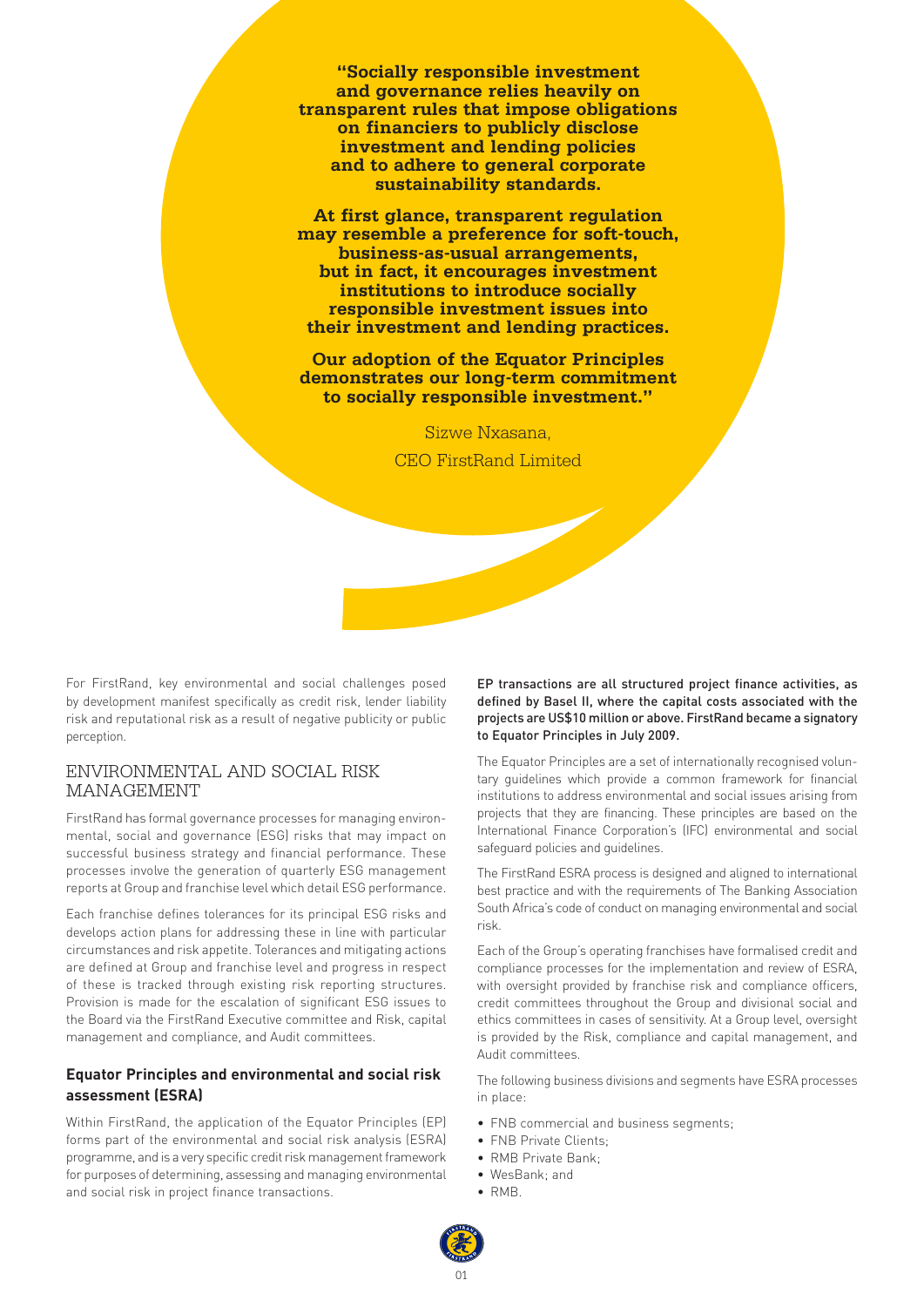# The FirstRand ESRA review process

The ESRA review process within FirstRand is represented below.



#### **ESRA screening and categorisation**

After a deal is originated, the originator of the transaction compares the activities performed by the client to the FirstRand exclusions list. Once an applicable transaction is identified, the activity for which finance is requested and the transaction is categorised according to potential impact on the environment and/or social systems associated with the activity or operations. This process implies the level of approval and review that is required for the particular transaction for credit committee approval purposes.

FirstRand has developed a list of activities to which it will either limit the extent of its financing or refuse to finance. These activities are identified as internationally recognised illegal activities in relation to environmental and social risk, or have been internally discussed and identified as activities for which FirstRand will limit the extent of its participation for various reasons.

The Group measures categorisation in line with IFC performance standards as either Category A (high risk), Category B (medium risk) or Category C (low to no risk), per the definitions set out below.

| IFC/equator category     | Risks/impacts                                                                                                                                                                                                                                                                                                                                                                                           |
|--------------------------|---------------------------------------------------------------------------------------------------------------------------------------------------------------------------------------------------------------------------------------------------------------------------------------------------------------------------------------------------------------------------------------------------------|
| Category A (high risk)   | Projects with potential significant adverse social or environmental impacts that are diverse, irreversible or<br>unprecedented. Issues relating to these risks may lead to work stoppages, legal authorisations being<br>withdrawn and reputational damage. Examples could include projects involving the physical displacement<br>of the natural environment or communities.                           |
| Category B (medium risk) | Projects with potential limited adverse social or environmental impacts that are few in number, generally<br>site specific, largely reversible and readily addressed through mitigation measures. Issues relating to<br>these risks may lead to fines, penalties or legal non-compliance and reputational damage. Examples<br>could include increased use of energy or increased atmospheric emissions. |
| Category C (low risk)    | Projects with minimal or no social or environmental impacts.                                                                                                                                                                                                                                                                                                                                            |

#### Definition of ER performance categories

# ESRA covered transactions within the FirstRand Group by type for the year ended 30 June 2012

| <b>Transaction type</b>                                                             | Financial threshold amount after which an ESRA review is triggered                                                                                 |  |  |  |
|-------------------------------------------------------------------------------------|----------------------------------------------------------------------------------------------------------------------------------------------------|--|--|--|
| Project finance transactions (subject to EP)                                        | Total project capital costs at or above US\$10 million.                                                                                            |  |  |  |
| Project finance advisory (subject to EP)                                            | Total project capital costs at or above US\$10 million.                                                                                            |  |  |  |
| <b>Project finance transactions</b>                                                 | All category A (high risk) and B (medium risk) transactions with total<br>project capital costs of less than US\$10 million are subject to review. |  |  |  |
| Corporate loans                                                                     | No threshold applied.                                                                                                                              |  |  |  |
| Equity investment deals                                                             | No threshold applied.                                                                                                                              |  |  |  |
| Affected commercial loans (inclusive of property finance)                           | Property finance or property securitised loans - no threshold is applied.                                                                          |  |  |  |
| Commercial loans (non-property related) - total facility<br>amount above R7 million |                                                                                                                                                    |  |  |  |
| Asset finance for commercial or corporate purposes                                  | Total facility amount above R50 million.                                                                                                           |  |  |  |
| Commercial and corporate related working capital<br>and overdraft loans             | Total facility amount above R7 million.                                                                                                            |  |  |  |

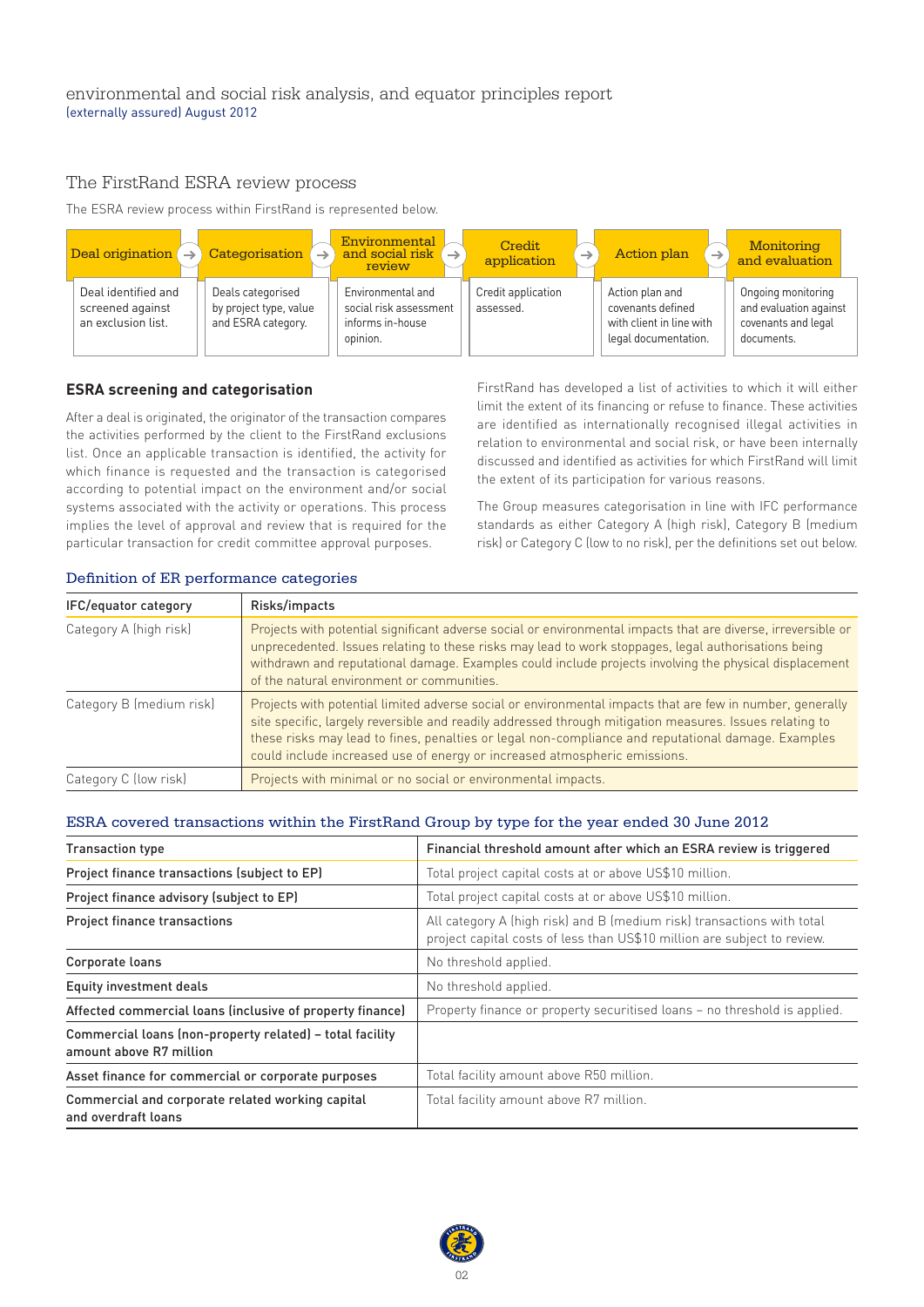The FirstRand ESRA review process (*continued*)

#### **ESRA review**

Specialist resources within the FirstRand divisions are technical advisors to divisional senior management and employees involved with credit transactions and provide assessment, review, consultation and specialist advice on lending transactions.

Certain transactions, such as all Category A and certain Category B project finance transactions subject to EP, will require a review against EP and IFC performance standards by an external independent environmental and social expert not associated with the client.

In terms of transactions that fall beyond the scope of EP, an in-house review of the associated environmental and social risks and the client's ability to manage or address risks is conducted by environmental and social experts within FirstRand. The management of these issues and the recommendations made are considered part of the credit application considerations for credit approval.

#### **Environmental and social action plans and covenants**

In the event of issues of concern or sensitivities, an environmental and social action plan to address the findings of either the external independent EP review or the internal review may be requested from the client. Some environmental and social actions are then included as monitoring points or conditions to be met in the legal documentation of the transaction.

In the event that conditions or covenants are included in legal documentation, these may be monitored on an ongoing basis as part of the conditions of the loan by FirstRand to ensure that the client meets the requirements in terms of their environmental and social risk management.

#### Progress on implementation of the ESRA programme

FirstRand is currently in the third year of ESRA implementation.



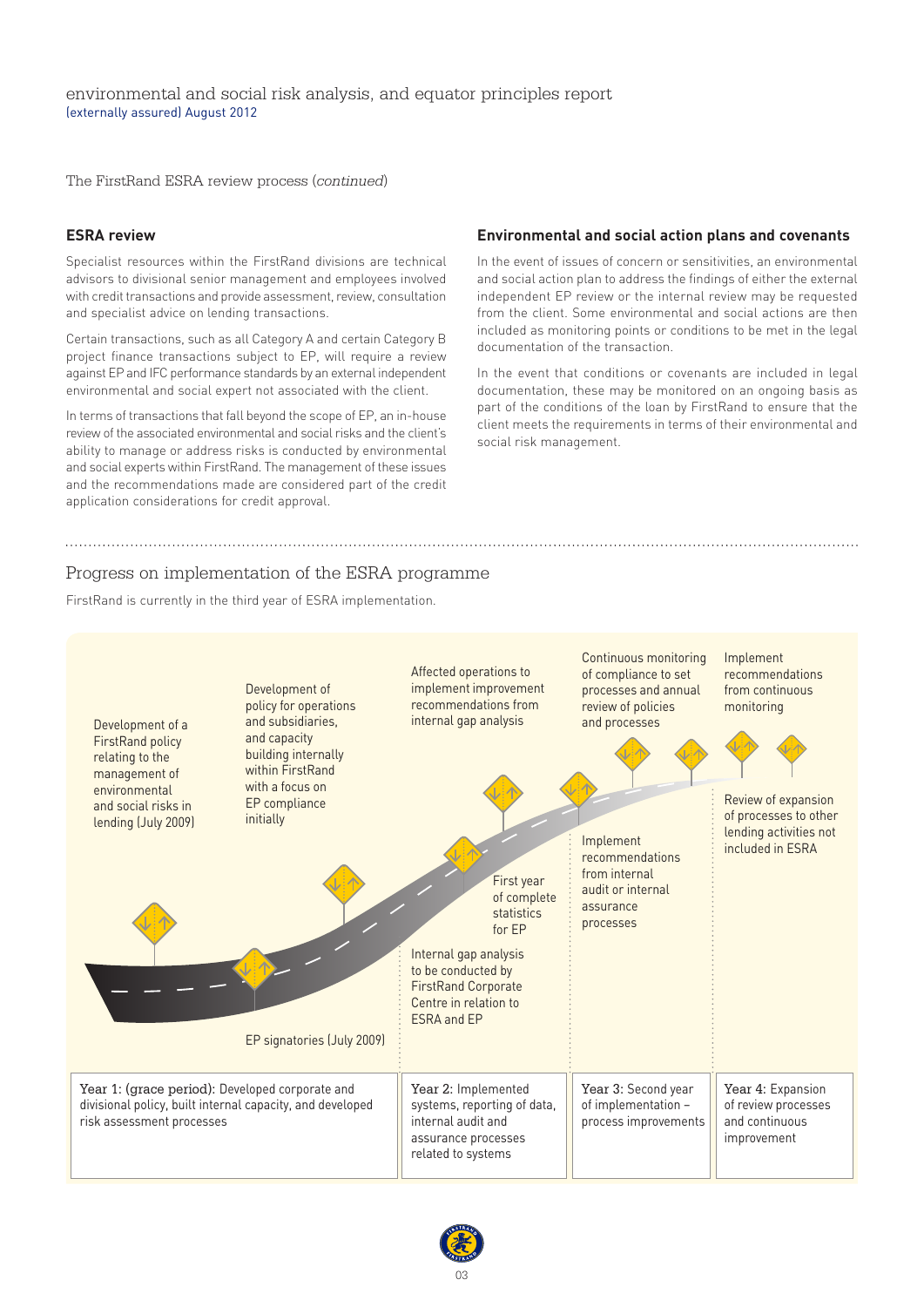## FirstRand EP performance

#### **EP transactions performance**

#### EP projects per category screened and closed

|                 | 2012           |              | 2011           |              |
|-----------------|----------------|--------------|----------------|--------------|
|                 | Projects       | Projects     | Projects       | Projects     |
|                 | screened       | that reached | screened for   | that reached |
|                 | for the first  | financial    | the first time | financial    |
|                 | time during    | close during | during the     | close during |
| EP category     | the year*      | the year**   | year*          | the year**   |
| A (high risk)   | $\overline{2}$ |              | 5              |              |
| B (medium risk) | 9              | 8            | $\overline{2}$ |              |
| C (low risk)    | 6              | 7            | 3              |              |
| Total           | 17             | 16           | 10             |              |

The projects screened are defined as the number of structured project finance deals where the capital costs of the associated projects are equal to or exceed US\$10 million as defined by EP, which were reviewed by an in-house environmental and social risk specialist and had an independent EP review to establish the environmental and social risks of the project for the first time during the reporting period, per category A, B, and C. The date that the RMB EP manager first provided an EP report in relation to the potential transaction is the date used for annual reporting of the number of EP projects per category A, B or C screened for the first time in the reporting period.

\*\* The projects that reached financial close are defined as the number of structured project finance deals where the capital costs of the associated projects are equal to or exceed US\$10 million as defined by EP, which reached financial close per category A, B, C. Financial close is the date on which all conditions precedent to initial drawing of the debt have been satisfied or waived. Financial close is also the date on which the transaction is presented at the RMB investment bank deal conclusion forum (DCF).

#### EP projects per category where external reviews were conducted

|                 | 2012                                              | 2011 |  |
|-----------------|---------------------------------------------------|------|--|
| EP category     | Projects where external<br>reviews were conducted |      |  |
| A (high risk)   | 2                                                 | h    |  |
| B (medium risk) | $\circ$                                           |      |  |
| C (low risk)    | N/A                                               | N/A  |  |
| Total           | 11                                                |      |  |

The Group is confident that deals disclosed in the tables above were subjected to appropriate due diligence for environmental and social risks and that, where appropriate, mitigating action plans are in place.

All of the deals noted in the table above are southern African based projects.

#### EP projects per industry sector (screened)

| EP category      | Renewable<br>energy | Oil & gas | Power | Infrastructure | Mining | Retail | Other* |
|------------------|---------------------|-----------|-------|----------------|--------|--------|--------|
| A (high risk)    | 0                   |           |       |                |        | 0      |        |
| B (medium risk)* |                     |           |       |                |        | 0      |        |
| C (low risk)     | Ο                   |           |       |                |        | 4      |        |
| Total            |                     |           |       | 3              |        | 4      |        |

The number of structured project finance deals where the capital costs of the associated projects are equal to or exceed US\$10 million as defined by EP, which reached financial close per category A, B, C, where finance was provided to other sectors excluding mining, power, infrastructure, retail, oil and gas and renewable energy sectors.

EP transactions during the period under review were categorised into the mining and infrastructure sectors, renewable energy, retail development projects or "other". This is not an unusual grouping of sectors in relation to EP due to the financial thresholds associated with the EP projects and the nature of project finance deals within these sectors.

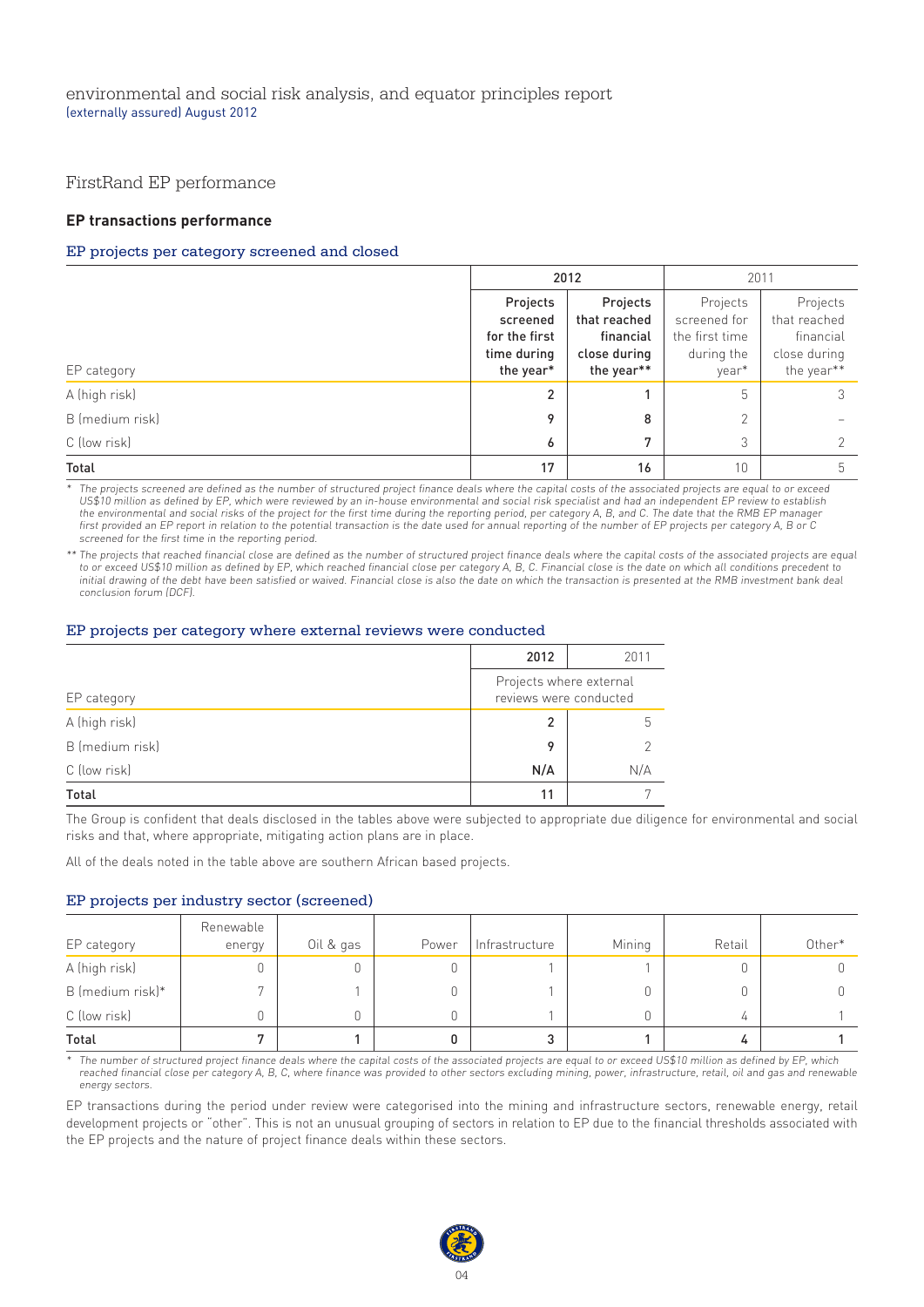#### FirstRand EP performance (*continued*)

#### EP projects per economic level of OECD country membership (screened)

|                 |                                           | No. of EP transactions         | No. of EP transactions        |
|-----------------|-------------------------------------------|--------------------------------|-------------------------------|
|                 | No. of EP transactions<br>in host country | in host country<br>high income | in host country<br>low income |
| EP category     | non-OECD countries*                       | OECD countries*                | OECD countries*               |
| A (high risk)   | 2                                         |                                |                               |
| B (medium risk) | $\mathsf Q$                               |                                |                               |
| C (low risk)    | 6                                         |                                |                               |
| Total           | 17                                        |                                |                               |

\* The projects are based in a country of origin classified as an Organisation for Economic Co-operation and Development (OECD) country or non-OECD country.<br>This information is obtained from the OECD in the World Bank devel of the OECD.

#### ESRA looking forward

Although evaluation and monitoring of EP transactions is embedded across the Group, continued focus will be given to the effective implementation of the ESRA process. Programmes which are currently being implemented in relation to the ESRA process and affected transactions will allow for performance reporting in relation to ESRA transactions that go beyond project finance transactions as defined in EP.

The National Environmental Management: Waste Act, Act 59 of 2008 and specifically Part 8 of the Act, and the associated credit risks in relation to the handling of contaminated property is an area of integration into the ESRA processes which will be a future focus area, particularly the review of contamination risk in property financed or taken as security. FirstRand, through its membership of The Banking Association South Africa engaged with the South African government on this legislation and the impact that it may have on lending practices and the financial sector in South Africa.

#### Stakeholder engagement

FirstRand is an active member of the Equator Principles Finance Institutions (EPFI) network as a signatory to EP and engages with other financial institutions through this network. The membership involves public consultation processes with the IFC and other EPFIs in relation to proposed changes to EP, development of new guidelines, revisions of the IFC performance standards and approval of the governance policy of the EPFIs. EPFIs engage directly with a wide range of stakeholders, including NGOs/civil society and clients/ industry associations, to listen and learn from their perspectives on the IFC's proposed changes.

FirstRand is a member of the Banking Association of South Africa (BASA) and was part of an initial group of BASA members who founded the subworking committee of the Sustainable Finance Forum. As a member of this forum, FirstRand participated in the development of a code of conduct on managing environmental and social risks for member financial institutions in South Africa and in engagement with government authorities on environmental legislation that is relevant to the banking sector.

FirstRand became a signatory of the United Nations Environment Programme Finance Initiative (UNEP FI) during July 2010. UNEP FI is a unique global partnership between the United Nations Environment Programme and the global financial sector. UNEP FI works closely with financial institutions who are signatories to the UNEP FI statements and a range of partner organisations to develop and promote links between sustainability and financial performance. Through peer-to-peer networks, research and training, UNEP FI carries out its mission to identify, promote and realise the adoption of best environmental and sustainability practice at all levels of financial institution operations. For further information please visit: www.unepfi.org



More information regarding the Equator Principles can be obtained at: www.equator-principles.com

Contact: **Madeleine Ronquest** Head of Environmental and Social Risk Management esra@firstrand.co.za

For more detail on the EP and ESRA processes please visit www.firstrand.co.za

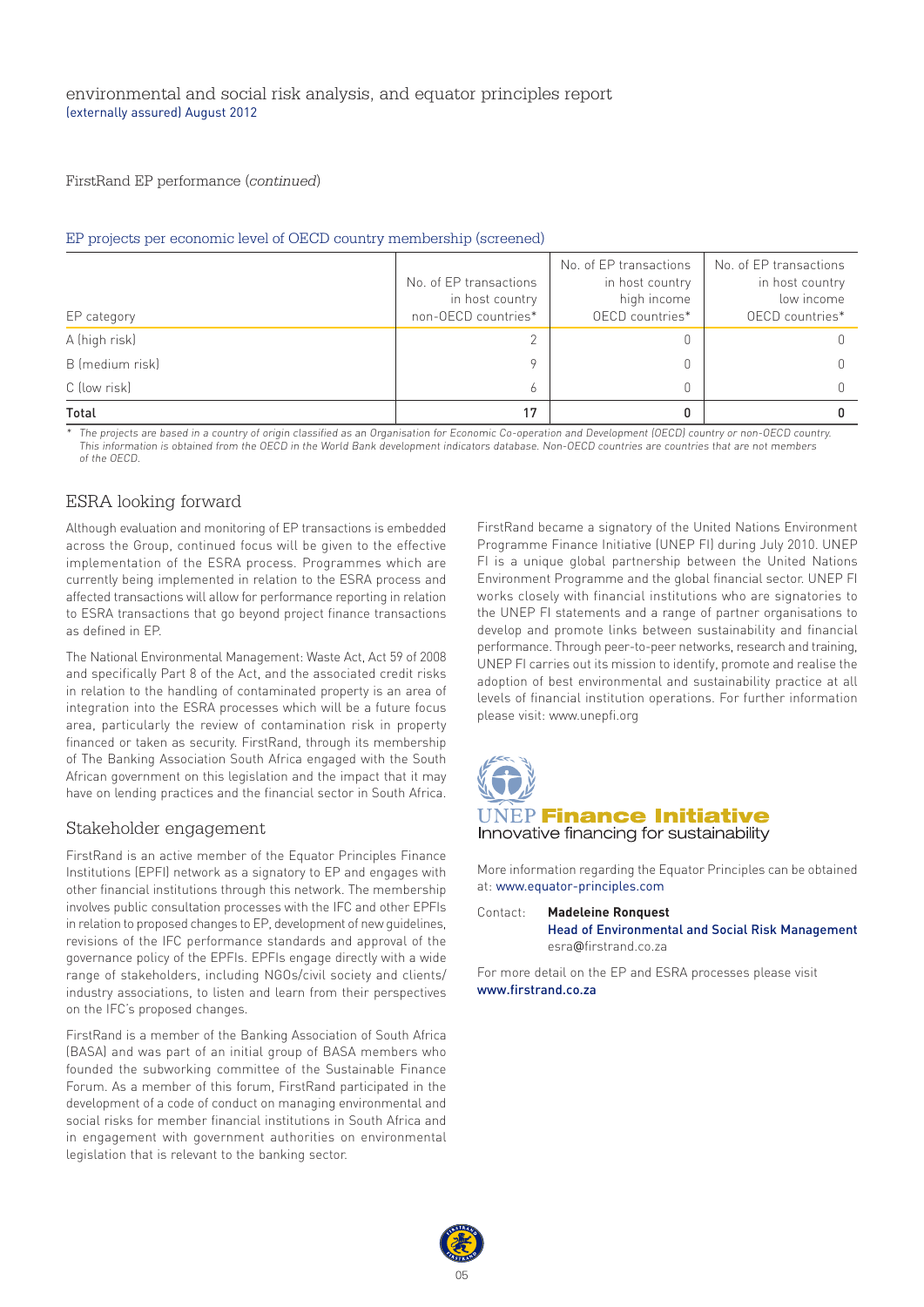## Appendix 1 – External assurance statement

# Independent Assurance Report to the Directors of FirstRand Group Limited

#### **Introduction**

Environmental Resources Management Southern Africa (Pty) Limited ("ERM") has been engaged by the directors of FirstRand Group Limited ("FirstRand") to perform an independent assurance engagement in respect of selected subject matter information as published in its Externally Assured Environmental and Social Risk Analysis, and Equator Principles Report ("Equator Principles Report") for the financial year ended June 2012. This assurance report is produced in accordance with the terms of our engagement letter dated 22 June 2012.

The report, including the conclusions, has been prepared in order to assist the directors of FirstRand to meet the requirements for reporting under the Equator Principles. ERM permits the inclusion of this assurance report in the Equator Principles Report, to enable the directors to demonstrate that they have discharged their governance responsibilities by commissioning an independent assurance report in connection with the application of the Equator Principles in the screening and funding of its project finance transactions.

We do not accept or assume responsibility to any third parties i.e. other than the directors and the company, for our work or for this report to the fullest extent permitted by law, save where such third parties have obtained our prior written consent.

#### **Scope and subject matter**

The following subject matter information published in the Equator Principles Report 2012 on pages 4 and 5 was selected by FirstRand for an expression of limited assurance:

- 1. The number of project finance transactions which have a value of US\$10 million or more and which have been screened according to the Equator Principles during the reporting year in the following categories:
	- Category A, B or C (as defined by the Equator Principles);
	- Category (A, B or C) by sector and region as detailed below: – Sectors: Mining, Infrastructure, Oil & Gas, Power, Retail, and Renewables;
		- Regions: Americas, Europe, Middle East, Asia Pacific, Africa;
	- Category (A, B or C) by host country classification (High Income
	- OECD or not); and • Category (A or B) and whether an independent review has been
	- carried out.
- 2. The number of project finance transactions which have a value of US\$10 million or more as defined by the Equator Principles and which have reached financial close during the reporting year in categories A, B or C.

ERM's responsibilities do not extend to any other information.

#### **Responsibilities of the directors**

The directors of FirstRand are responsible for the application of the Equator Principles to the screening and funding of its project finance transactions and the preparation and presentation of the selected subject matter information in the Equator Principles Report.

#### **Responsibilities of the independent assurance provider**

ERM's responsibilities are to conduct an assurance engagement and report its conclusions to the directors in accordance with the assurance procedures.

ERM conducted the engagement in accordance with the International Standard on Assurance Engagements (ISAE) 3000, Assurance engagements other than audits or reviews of historical financial information issued by the International Auditing and Assurance Standards Board, which Standard inter alia requires that the assurance practitioner comply with ethical requirements.

#### **Summary of work performed**

FirstRand provided ERM with the relevant information and documentation regarding the project finance transactions mentioned above.

ERM applied the Equator Principles as well as FirstRand's Environmental Data Reporting Procedure as audit criteria in respect of these project finance transactions.

ERM's limited assurance procedures consisted of:

- interviewing relevant management personnel;
- evaluating FirstRand's process of screening project finance transactions to the Equator Principles;
- testing key controls in the reporting process;
- analyses and review of the relevant transactions screened and funded against the Equator Principles on a sample selective basis; and
- review of the reported project finance transactions information in the Equator Principles Report for consistency with the work performed.

#### **Inherent limitations**

It is noted that qualitative interpretations of the reporting requirements under the Equator Principles are subject to individual assumptions and judgements.

In addition, the evidence gathering procedures for limited assurance are more restricted than those applicable to reasonable assurance. Limited assurance per definition thus provides less assurance than reasonable assurance.